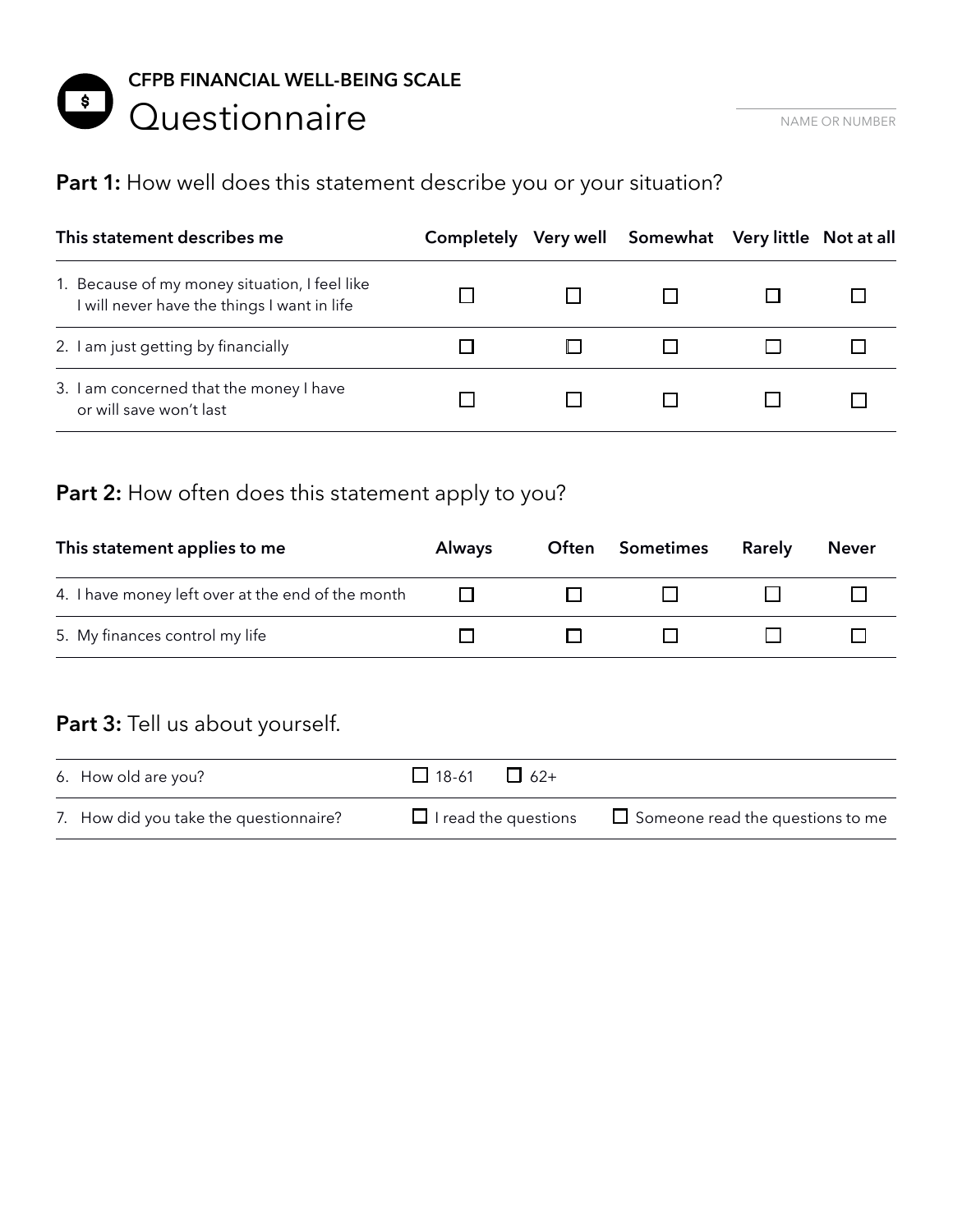# **CFPB FINANCIAL WELL-BEING SCALE**  Scoring worksheet **Scoring Worksheet**

**1.** Select the person's answers, record the response value in the right hand column and add up the total values for each part of the questionnaire.

| This statement describes me                                                                  | Completely Very well Somewhat Very little Not at all |                |   |   | Response<br>value |
|----------------------------------------------------------------------------------------------|------------------------------------------------------|----------------|---|---|-------------------|
| 1. Because of my money situation, I feel like<br>I will never have the things I want in life | 0                                                    | $\overline{2}$ | 3 | 4 |                   |
| 2. I am just getting by financially                                                          |                                                      |                | 3 | 4 |                   |
| 3. I am concerned that the money I have<br>or will save won't last                           |                                                      | $\overline{2}$ | 3 | 4 |                   |
|                                                                                              |                                                      |                |   |   |                   |

**Part 1 subtotal: \_\_\_\_\_\_\_\_\_\_\_\_**

| This statement applies to me                        | Always |   | Often Sometimes | Rarely | Never | Response<br>value |
|-----------------------------------------------------|--------|---|-----------------|--------|-------|-------------------|
| 4. I have money left over at the end of the month 4 |        | 3 |                 |        |       |                   |
| 5. My finances control my life                      |        |   |                 |        |       |                   |

**Part 2 subtotal: \_\_\_\_\_\_\_\_\_\_\_\_**

**Total response value: \_\_\_\_\_\_\_\_\_\_\_\_**